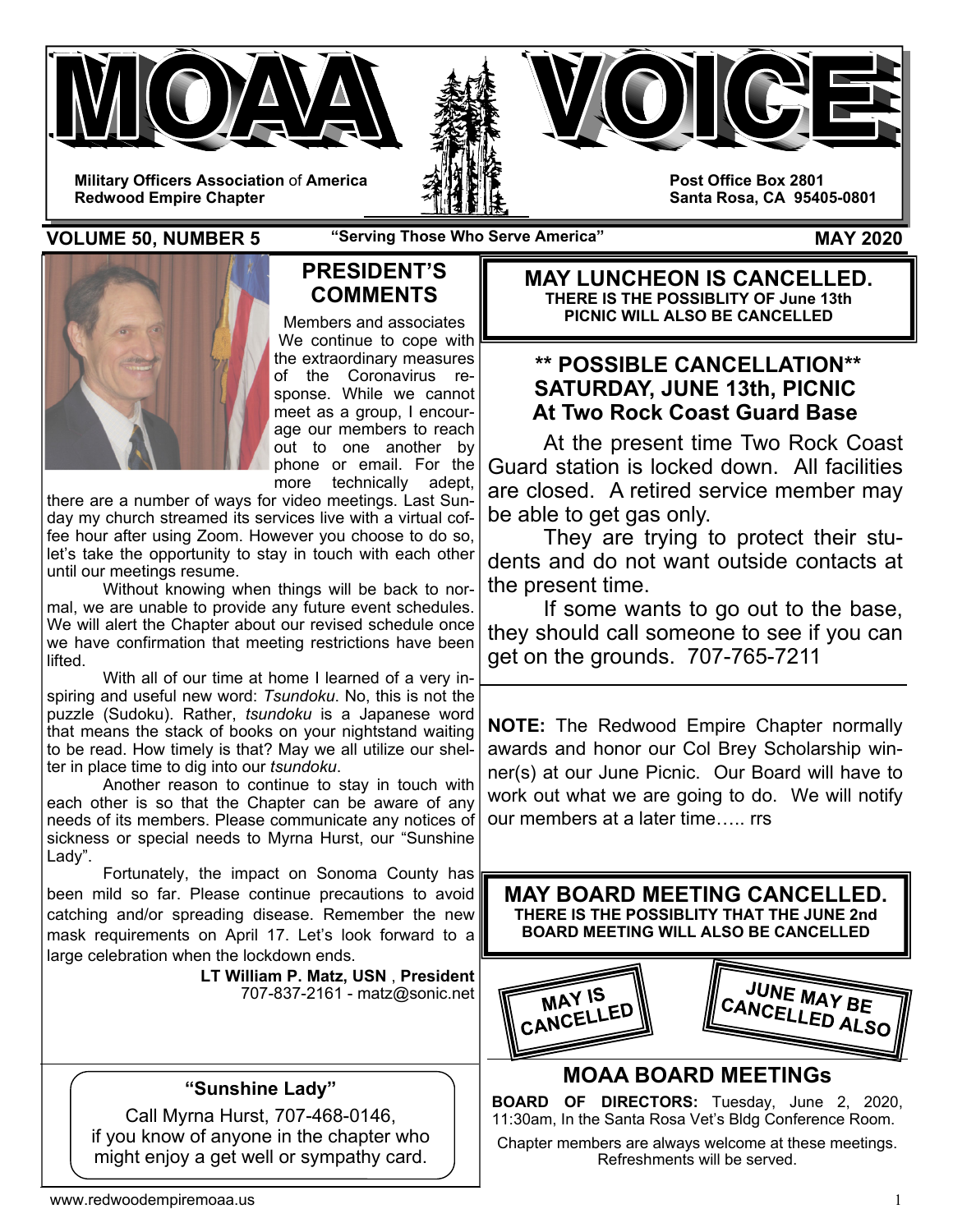# **Legislative Affairs – May 2020**

#### **GENERAL COMMENTS: FRAUD ALERTS COVIN-19:**

With the massive and diverse information regarding COV-IN-19 being passed on ALL media sources including internet, there is ample opportunity for hackers, fraudsters and other criminal actors to threaten the integrity of our sources though misinformation, erroneous information, or pure lies. MOAA has published some guidelines to assist in protecting against fraudulent emails, telephone calls, etc.

 First, is to know how legitimate organizations do business can give you a leg up on anyone who attempts to pull the wool over your eyes.

- Health officials you've never contacted will not email you or come to your door. If this happens, contact your local police department immediately. Legitimate health organizations will not intimidate you with repercussions if you do not do what is asked.
- As in previous years, if the IRS threatens you with arrest, prosecution, or confinement, you can safely know that the representative you are dealing with is a fraud.
- Similarly, hospitals will not contact you seeking money to provide an urgent service for a loved one. If there is any question, contact your local hospital or the family member for further confirmation.
- Your bank will not call you to offer investment alternatives or to move around funds during market uncertainty. Be especially suspicious if the contact comes from a financial organization that you do not have a relationship with.

 Secondly, watch out for cyber threats. Scammers are emailing, calling, etc. advising that your computer has been hacked by a coronavirus and you need to have *their* help. At this time, there is no digital version of corona virus.

- So, watch out for attachments or links. What I do if I have a doubt, it to call the person who sent it – friend, bank, or credit card – and ask them if they sent it. Sometimes, if a stranger calls, ask them some questions that only your friend or bank would know. If they hang up, you will have removed any doubt.
- The Army CID has identified some sites which may possibly be carrying malware.
	- -coronavirusstatus.space  $\sim$  -coronavirus-map.com  $\sim$
	- -blogcoronacl.canalcero.digital ~ -coronavirus.zone ~
	- -coronavirus-realtime.com ~ -coronavirus.app
	- -bgvfr.coronavirusaware.xyz ~ -coronavirusaware.xyz

#### **CENSUS-2020**

 All veterans are urged to complete the 2020 Census Survey ASAP because it can make a difference in the amount of money the state will get for veterans' programs. However, you need to avoid scams online, so look out for some of the following scams:

 **Phishing** is a criminal act in which someone tries to get your information by pretending to be an entity that you trust. Phishing emails often direct you to a website that looks real but is fake and may be infected with malware.

 **Websites** A key way to identify scam websites is to look at the website address. All valid Census Bureau websites will always have ".gov" at the end. 2020census.gov provides key information about the 2020 Census and how to respond. My2020census.gov is the direct website address you can use to respond to the 2020 Census online. 2020census.gov will also direct you to my2020census.gov to respond.

 It is important to know that the Census Bureau will not send unsolicited emails to request your participation in the 2020 Census. You won't receive Census Bureau emails unless you have signed up to receive them. Remember, the Census Bureau will never ask for your information via email. Further, during the 2020 Census, the Census Bureau will never ask for:

- Your Social Security number.
- Your bank account or credit card numbers.
- Anything on behalf of a political party.
- Money or donations.

#### **LEGISLATION: Federal:**

 **Chapter 61 of Title 10 – Retirement or Separation for Physical Disability**. In 2004, Congress approved concurrent receipt for retirees who are rated 50 percent disabled or greater prior to which military retirees could not receive both retirement pay and disability pay.

 However, this left those who were medically retired prior to completing 20 years of military service could not receive this benefit which today represents more than 200,000 service members. They are called "Chapter 61 Retirees" which is an injustice

### **LEGISLATION: State:**

It is clear that the Legislature will focus on the COVID-19 pandemic and its economic and social effects once it returns to Sacramento. Legislators are being told to reduce the number of bills they are authoring and to restrict the remaining few to issues that relate to COVID-19. Some committees have announced they will not hear any bill that is not COVID-19 related.

 While this looks like a real uphill battle, I feel we need to keep our priorities on top. Otherwise, they will die of coronavirus quickly. It's the case of the squeaky wheel getting oiled.

#### **Military Retired Pay Exclusion.**

We will try again to get some form of tax exemption for military retirement Granted that this idea is a long term wishful thinking. However, there are now only TWO states, California and Vermont that do not grant, at least a partial exemption to military retirees and/or SBP recipients.

 **SB 1071 (Sen Wilk)** proposes a phased in exemption over several years and SB 1007 (Sen. Huseo) which will phase in in 2021. We need to get our State Senator McGuire on board. I will try to get to talk to him once I get some more talking info.

 **AB2380 (Choi)** Proposes exclusion of military survivor benefits for taxable years beginning on or after January 1, 2020, and before January 1, 2025.

 **AB 2688 (Cervantes')** This bill proposes \$11 million for county VSO support. This is a vitally important need since budgets have sacrificed the county VSOs, particularly in the northern counties.

> **STAY SAFE, STAY HEALTHY!** V**ern McNamee, Legislative Chairman**

### **Redwood Empire Chapter member WILLIAM ANDERSON**

Has offered the following:

 Do any of our members need help? As a landlord I can repair many house issues for our members. **FREE!**

 Can I transport supplies? I live in Santa Rosa; I own 46 properties in this state alone and I am my own maintenance service. The kinds of things I can do are:

- Replace faucets
- Water heaters
- Toilet rings
- Light switches
- Door locks
- Hang blinds
- That kind of stuff
- Members pay for Parts
- Labor is **FREE**
- Trim brush, tree limbs
- General stuff
	- This list is not inclusive, and anyone can call. William Anderson at 707-331-0366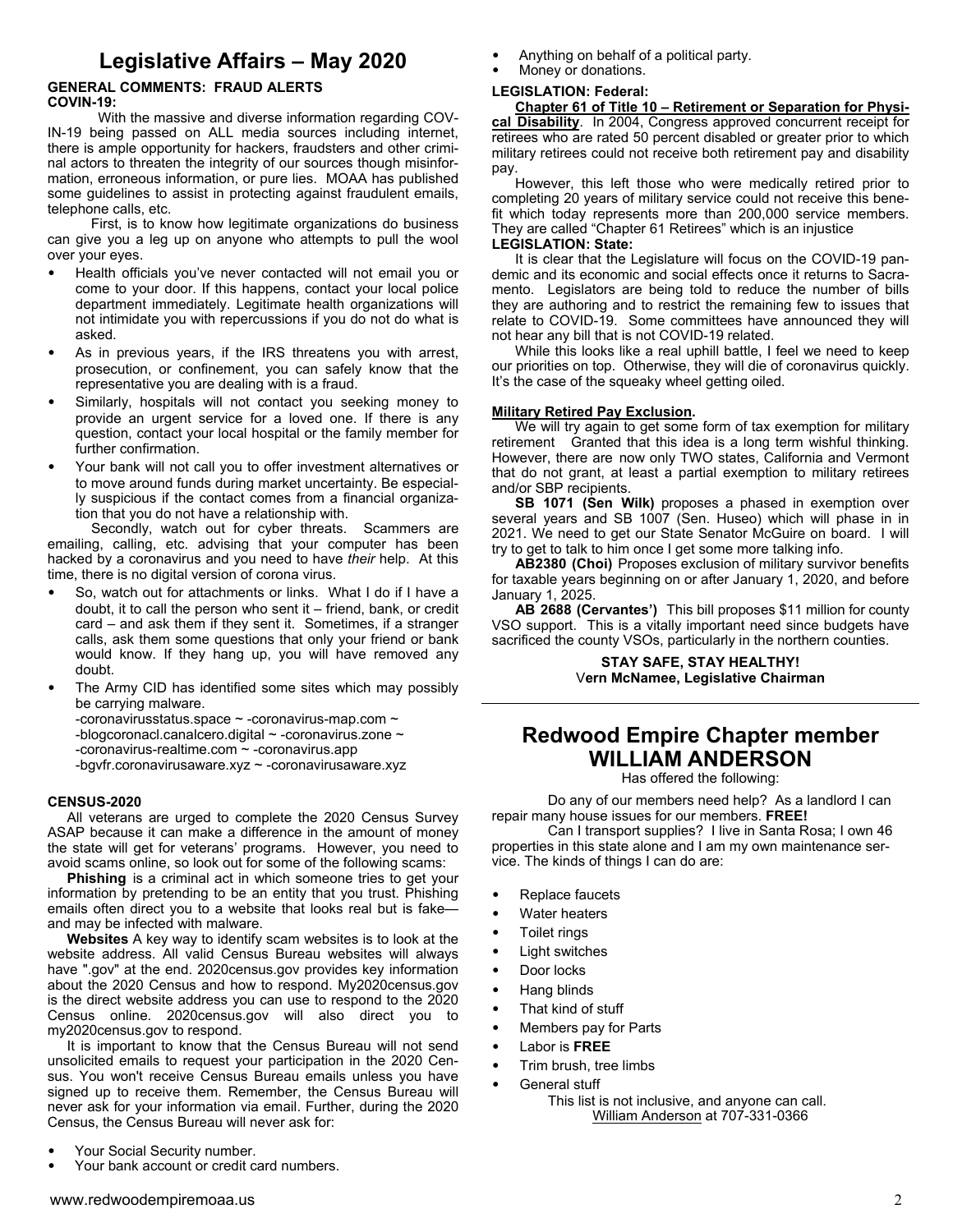### **Chapter Event Refund Policy**

By Tim Morgan, Treasurer

Over the past year, due to several different reasons, no shows at chapter events (Luncheon, Dinners, etc.) have become a problem for accounting. For events held at the Flamingo Hotel, we are required to provide the hotel an estimate of the expected attendance at the event. We are typically charged by the Flamingo a fee based on our estimate of this number. When a prepaid member is unable to attend the event, for whatever reason the Chapter is expected to pay the Flamingo for that meal. If we know ahead of time (any time prior to 10am on Wednesday before the Thursday event), that the member can't make it (and/or the number of guests change), we can adjust the head count estimate to the Flamingo and avoid this problem. At the February 2020 Board meeting, a policy on no show refunds was determined. The policy is as follows:

### **RECMOAA – Event Refund Policy**

For members who have paid in advance for an event and for any reason, determine that they will be unable to attend that event, a refund will be provided to the member, if the chapter Secretary is contacted prior to 10am on the Wednesday before the event. Upon request the member also may optionally indicate to the Secretary that funds be directed to the Col. Brey Scholarship Fund in lieu of a refund. After 10am Wednesday, should a prepaid member fail to show at the event, the funds will be directed to the Chapter General Fund.

If there are any questions about this policy, please contact Tim Morgan, Treasurer (707-695-9293).

**VA » Office of Public and Intergovernmental Affairs » News Releases**  Office of Public and Intergovernmental Affairs **April 17, 2020**

## **VA Partners with Treasury Department to Deliver Economic Impact Payments to Veterans and Survivors**

 **WASHINGTON** — The U.S. Department of Veterans Affairs (VA) announced today it is working directly with the Internal Revenue Service (IRS) and U.S. Treasury Department to ensure delivery of 'Economic Impact Payments' to Veterans and survivors who receive Compensation and Pension (C&P) benefit payments from VA without additional paperwork or IRS filings.

 The 'Economic Impact Payments,' authorized by the Treasury Department under the *2020 Coronavirus Aid, Relief, and Economic Security (CARES) Act*, will be issued automatically to recipients of non-taxable VA benefits who did not file annual income tax returns for 2018 or 2019. VA and the IRS have been collaborating since the passage of the CARES Act to ensure Veterans receive their EIP.

"Many have expressed concern that Veterans

and their beneficiaries would be overlooked during the distribution of Economic Impact Payments from the CARES Act simply because they don't file an annual tax return," said VA Secretary Robert Wilkie. "This collaboration will ensure our Veterans receive CARES Act payments without any additional action or paperwork required."

 Economic Impact Payments will be automatic for non-tax filing VA beneficiaries. For VA beneficiaries who filed a Form 1040 for 2018 or 2019, those payments will also be automatic. No further action is needed. They can track the status of their payments on the Get My Payment tool on IRS.gov. For non-tax filing VA beneficiaries, please note their information will be loaded on this tool within the next few weeks.

 For VA beneficiaries who didn't file a tax return in 2018 or 2019 and have a dependent, there is a special step they need to take, and the sooner the better. They should visit *the Non-Filer: Enter Payment Info Here* tool on IRS.gov. By quickly taking steps to enter information on the IRS website about them and their qualifying children, they can receive the \$500 per dependent child payment in addition to their \$1,200 individual payment.

 VA recognizes that many non-tax filing beneficiaries have already begun using the IRS' EIP payment portal to provide the necessary data to IRS to receive their EIP. There will be no interruption to payments being processed using the IRS portal, and Veterans with internet access are encouraged to continue providing information and track their EIP through the IRS portal.

 For those who do not have access, or choose not to use the IRS portal, their EIP will be processed without further action on their part.

 While no date for distribution has been set at this time, VA is securely sharing necessary beneficiary data with Treasury which will allow Treasury to begin issuance of Economic Impact Payments.

 For more information on CARES Act 'Economic Impact Payments,' visit: https://www.irs.gov/newsroom/ economic-impact-payments-what-you-need-to-know.

### **MAY BE LAST MOAA VOICE FOR SOME MEMBERS THAT HAVE NOT PAID DUES FOR 2020**

There are **18** members that have not paid their dues. Initials listed below:

### FAB,RNC,HFC,SDiii,RBD,LE,DE,WJH, HWH,BPK,LDC,JAM,JAP,RAR,AS,DLT, MGW,NDW.

Call Secretary for more information Bob Safreno ~ 707-795-3963 / 707-479-9374